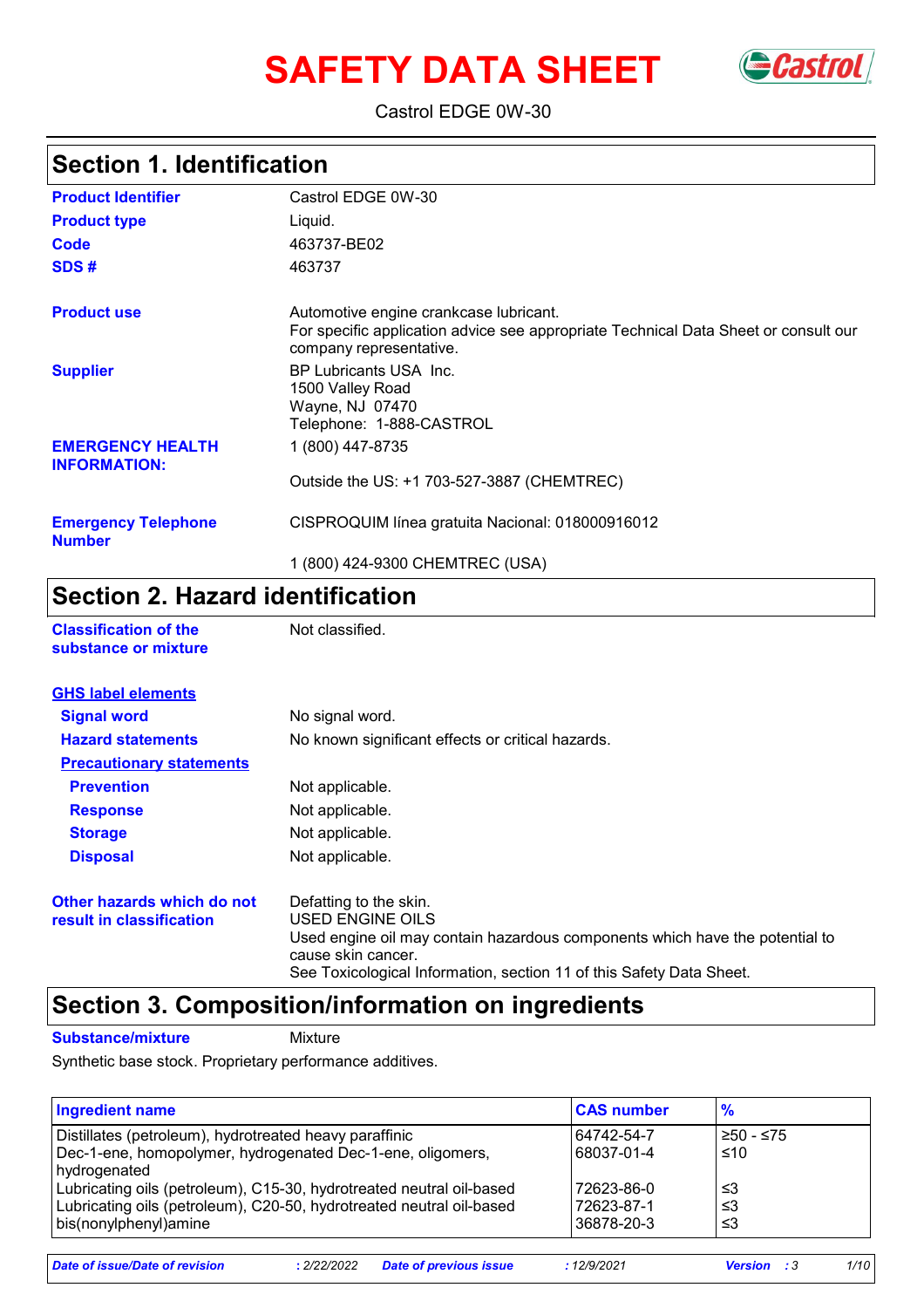**Product name** Castrol EDGE 0W-30 **Product code** 463737-BE02 **Page: 2/10** 

**Date of issue** 02/22/2022.

**Product code** 463737-BE02

**Example 2 Example 2 Englisher Language** ENGLISH

**Version** 3

**GHS - Colombia** 

**(ENGLISH)**

### **Section 3. Composition/information on ingredients**

**There are no additional ingredients present which, within the current knowledge of the supplier and in the concentrations applicable, are classified as hazardous to health or the environment and hence require reporting in this section.**

**Occupational exposure limits, if available, are listed in Section 8.**

## **Section 4. First aid measures**

| <b>Description of necessary first aid measures</b> |                                                                                                                                                                                                                                                     |
|----------------------------------------------------|-----------------------------------------------------------------------------------------------------------------------------------------------------------------------------------------------------------------------------------------------------|
| <b>Eye contact</b>                                 | In case of contact, immediately flush eyes with plenty of water for at least 15<br>minutes. Eyelids should be held away from the eyeball to ensure thorough rinsing.<br>Check for and remove any contact lenses. Get medical attention.             |
| <b>Skin contact</b>                                | Wash skin thoroughly with soap and water or use recognized skin cleanser.<br>Remove contaminated clothing and shoes. Wash clothing before reuse. Clean<br>shoes thoroughly before reuse. Get medical attention if symptoms occur.                   |
| <b>Inhalation</b>                                  | If inhaled, remove to fresh air. In case of inhalation of decomposition products in a<br>fire, symptoms may be delayed. The exposed person may need to be kept under<br>medical surveillance for 48 hours. Get medical attention if symptoms occur. |
| <b>Ingestion</b>                                   | Do not induce vomiting unless directed to do so by medical personnel. Get medical<br>attention if symptoms occur.                                                                                                                                   |
| <b>Protection of first-aiders</b>                  | No action shall be taken involving any personal risk or without suitable training.                                                                                                                                                                  |

#### **Most important symptoms/effects, acute and delayed**

| <b>Potential acute health effects</b> |                                                                                                                                                                                                                                                             |
|---------------------------------------|-------------------------------------------------------------------------------------------------------------------------------------------------------------------------------------------------------------------------------------------------------------|
| <b>Eye contact</b>                    | No known significant effects or critical hazards.                                                                                                                                                                                                           |
| <b>Inhalation</b>                     | Exposure to decomposition products may cause a health hazard. Serious effects<br>may be delayed following exposure.                                                                                                                                         |
| <b>Skin contact</b>                   | Defatting to the skin. May cause skin dryness and irritation.                                                                                                                                                                                               |
| <b>Ingestion</b>                      | No known significant effects or critical hazards.                                                                                                                                                                                                           |
| Over-exposure signs/symptoms          |                                                                                                                                                                                                                                                             |
| Eye contact                           | No specific data.                                                                                                                                                                                                                                           |
| <b>Inhalation</b>                     | No specific data.                                                                                                                                                                                                                                           |
| <b>Skin contact</b>                   | Adverse symptoms may include the following:<br>irritation<br>dryness<br>cracking                                                                                                                                                                            |
| <b>Ingestion</b>                      | No specific data.                                                                                                                                                                                                                                           |
|                                       | Indication of immediate medical attention and special treatment needed, if necessary                                                                                                                                                                        |
| <b>Notes to physician</b>             | Treatment should in general be symptomatic and directed to relieving any effects.<br>In case of inhalation of decomposition products in a fire, symptoms may be delayed.<br>The exposed person may need to be kept under medical surveillance for 48 hours. |
| <b>Specific treatments</b>            | No specific treatment.                                                                                                                                                                                                                                      |

**See toxicological information (Section 11)**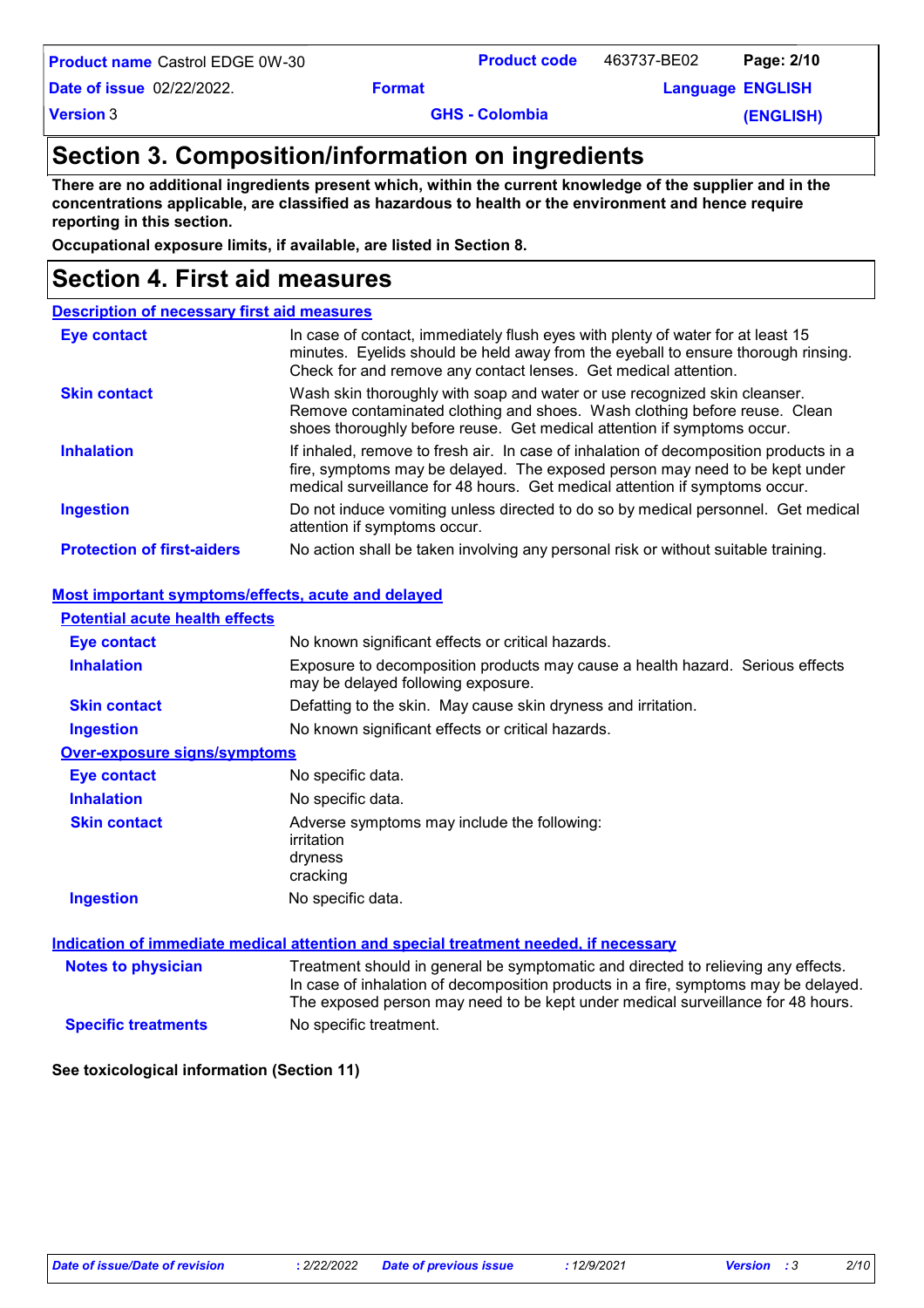| <b>Product name Castrol EDGE 0W-30</b> |               | <b>Product code</b>   | 463737-BE02             | Page: 3/10 |
|----------------------------------------|---------------|-----------------------|-------------------------|------------|
| <b>Date of issue</b> 02/22/2022.       | <b>Format</b> |                       | <b>Language ENGLISH</b> |            |
| <b>Version 3</b>                       |               | <b>GHS - Colombia</b> |                         | (ENGLISH)  |

### **Section 5. Firefighting measures**

| <b>Extinguishing media</b>                               |                                                                                                                                                                                                   |
|----------------------------------------------------------|---------------------------------------------------------------------------------------------------------------------------------------------------------------------------------------------------|
| <b>Suitable extinguishing</b><br>media                   | In case of fire, use foam, dry chemical or carbon dioxide extinguisher or spray.                                                                                                                  |
| <b>Unsuitable extinguishing</b><br>media                 | Do not use water jet.                                                                                                                                                                             |
| <b>Specific hazards arising</b><br>from the chemical     | In a fire or if heated, a pressure increase will occur and the container may burst.                                                                                                               |
| <b>Hazardous thermal</b><br>decomposition products       | Combustion products may include the following:<br>carbon oxides (CO, CO <sub>2</sub> ) (carbon monoxide, carbon dioxide)<br>nitrogen oxides (NO, NO <sub>2</sub> etc.)                            |
| <b>Special protective actions</b><br>for fire-fighters   | No action shall be taken involving any personal risk or without suitable training.<br>Promptly isolate the scene by removing all persons from the vicinity of the incident if<br>there is a fire. |
| <b>Special protective</b><br>equipment for fire-fighters | Fire-fighters should wear positive pressure self-contained breathing apparatus<br>(SCBA) and full turnout gear.                                                                                   |

### **Section 6. Accidental release measures**

#### **Environmental precautions Personal precautions, protective equipment and emergency procedures** Stop leak if without risk. Move containers from spill area. Prevent entry into sewers, water courses, basements or confined areas. Contain and collect spillage with noncombustible, absorbent material e.g. sand, earth, vermiculite or diatomaceous earth and place in container for disposal according to local regulations. Dispose of via a licensed waste disposal contractor. No action shall be taken involving any personal risk or without suitable training. Evacuate surrounding areas. Keep unnecessary and unprotected personnel from entering. Do not touch or walk through spilled material. Put on appropriate personal protective equipment. Floors may be slippery; use care to avoid falling. Avoid dispersal of spilled material and runoff and contact with soil, waterways, drains and sewers. Inform the relevant authorities if the product has caused environmental pollution (sewers, waterways, soil or air). **Large spill** Stop leak if without risk. Move containers from spill area. Absorb with an inert material and place in an appropriate waste disposal container. Dispose of via a licensed waste disposal contractor. **Small spill Methods and materials for containment and cleaning up For non-emergency personnel For emergency responders** If specialized clothing is required to deal with the spillage, take note of any information in Section 8 on suitable and unsuitable materials. See also the information in "For non-emergency personnel".

## **Section 7. Handling and storage**

| <b>Precautions for safe handling</b>             |                                                                                                                                                                                                                                                                                                                  |
|--------------------------------------------------|------------------------------------------------------------------------------------------------------------------------------------------------------------------------------------------------------------------------------------------------------------------------------------------------------------------|
| <b>Protective measures</b>                       | Put on appropriate personal protective equipment (see Section 8).                                                                                                                                                                                                                                                |
| <b>Advice on general</b><br>occupational hygiene | Eating, drinking and smoking should be prohibited in areas where this material is<br>handled, stored and processed. Wash thoroughly after handling. Remove<br>contaminated clothing and protective equipment before entering eating areas. See<br>also Section 8 for additional information on hygiene measures. |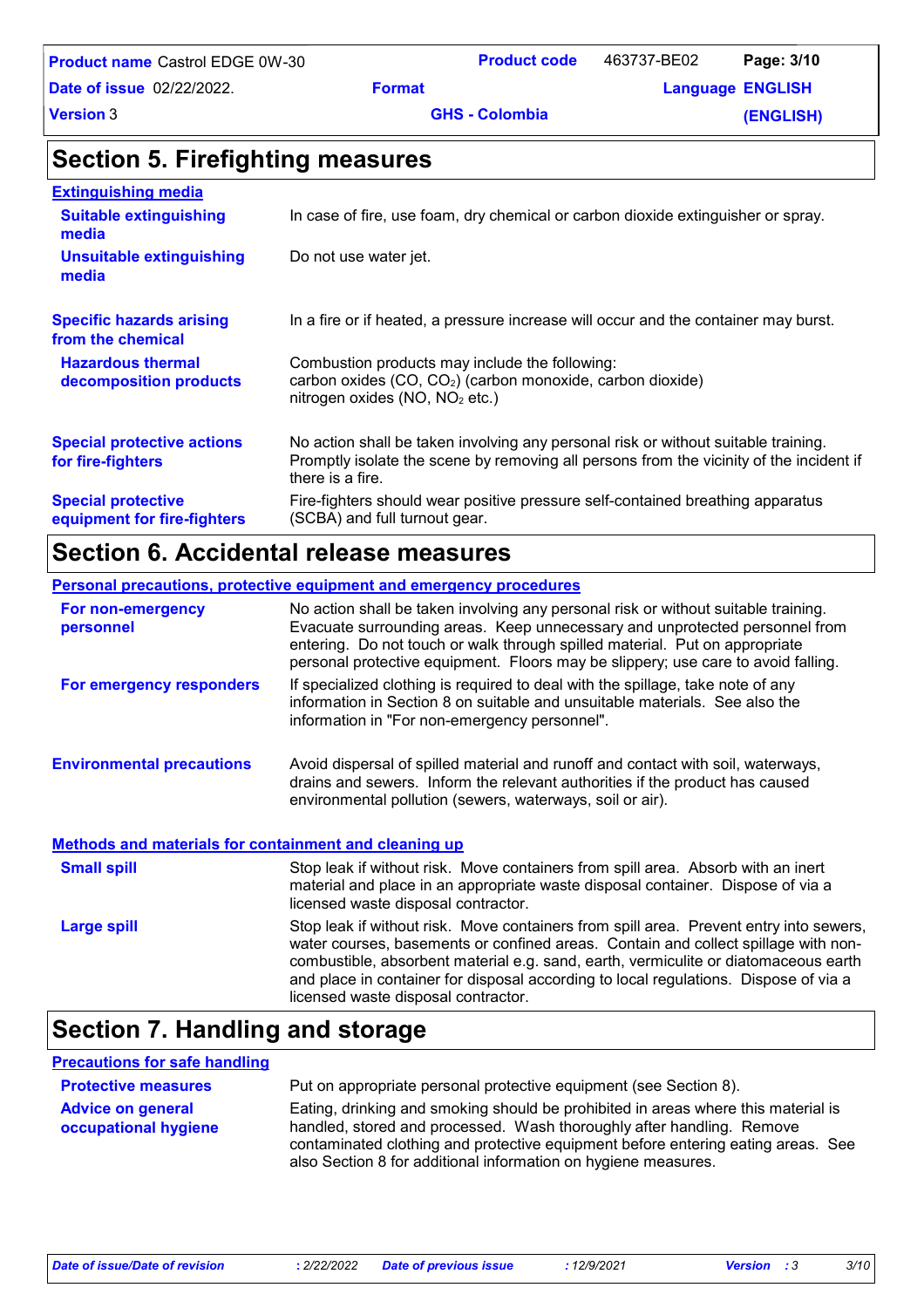| <b>Product name</b> Castrol EDGE 0W-30 |               | <b>Product code</b>   | 463737-BE02 | Page: 4/10              |
|----------------------------------------|---------------|-----------------------|-------------|-------------------------|
| Date of issue 02/22/2022.              | <b>Format</b> |                       |             | <b>Language ENGLISH</b> |
| Version 3                              |               | <b>GHS - Colombia</b> |             | (ENGLISH)               |
|                                        |               |                       |             |                         |

## **Section 7. Handling and storage**

| <b>Conditions for safe storage,</b><br>including any<br><i>incompatibilities</i> | Store in accordance with local regulations. Store in original container protected<br>from direct sunlight in a dry, cool and well-ventilated area, away from incompatible<br>materials (see Section 10) and food and drink. Keep container tightly closed and<br>sealed until ready for use. Store and use only in equipment/containers designed for<br>use with this product. Containers that have been opened must be carefully resealed<br>and kept upright to prevent leakage. Do not store in unlabeled containers. Use |
|----------------------------------------------------------------------------------|------------------------------------------------------------------------------------------------------------------------------------------------------------------------------------------------------------------------------------------------------------------------------------------------------------------------------------------------------------------------------------------------------------------------------------------------------------------------------------------------------------------------------|
|                                                                                  | appropriate containment to avoid environmental contamination.                                                                                                                                                                                                                                                                                                                                                                                                                                                                |
| <b>Not suitable</b>                                                              | Prolonged exposure to elevated temperature.                                                                                                                                                                                                                                                                                                                                                                                                                                                                                  |

## **Section 8. Exposure controls/personal protection**

#### **Control parameters**

**Occupational exposure limits**

| <b>Ingredient name</b>                                               | <b>Exposure limits</b>                                                                                     |
|----------------------------------------------------------------------|------------------------------------------------------------------------------------------------------------|
| Distillates (petroleum), hydrotreated heavy paraffinic               | ACGIH TLV (United States, 1/2021).<br>TWA: 5 mg/m <sup>3</sup> 8 hours. Form: Inhalable<br><b>fraction</b> |
| Lubricating oils (petroleum), C15-30, hydrotreated neutral oil-based | <b>ACGIH TLV (United States, 1/2021).</b><br>TWA: 5 mg/m <sup>3</sup> 8 hours. Form: Inhalable<br>fraction |

While specific OELs for certain components may be shown in this section, other components may be present in any mist, vapor or dust produced. Therefore, the specific OELs may not be applicable to the product as a whole and are provided for guidance only.

| <b>Appropriate engineering</b><br>controls | All activities involving chemicals should be assessed for their risks to health, to<br>ensure exposures are adequately controlled. Personal protective equipment should<br>only be considered after other forms of control measures (e.g. engineering controls)<br>have been suitably evaluated. Personal protective equipment should conform to<br>appropriate standards, be suitable for use, be kept in good condition and properly<br>maintained.<br>Your supplier of personal protective equipment should be consulted for advice on<br>selection and appropriate standards. For further information contact your national<br>organisation for standards.<br>Provide exhaust ventilation or other engineering controls to keep the relevant<br>airborne concentrations below their respective occupational exposure limits.<br>The final choice of protective equipment will depend upon a risk assessment. It is<br>important to ensure that all items of personal protective equipment are compatible. |
|--------------------------------------------|---------------------------------------------------------------------------------------------------------------------------------------------------------------------------------------------------------------------------------------------------------------------------------------------------------------------------------------------------------------------------------------------------------------------------------------------------------------------------------------------------------------------------------------------------------------------------------------------------------------------------------------------------------------------------------------------------------------------------------------------------------------------------------------------------------------------------------------------------------------------------------------------------------------------------------------------------------------------------------------------------------------|
| <b>Environmental exposure</b><br>controls  | Emissions from ventilation or work process equipment should be checked to ensure<br>they comply with the requirements of environmental protection legislation. In some<br>cases, fume scrubbers, filters or engineering modifications to the process<br>equipment will be necessary to reduce emissions to acceptable levels.                                                                                                                                                                                                                                                                                                                                                                                                                                                                                                                                                                                                                                                                                 |
| <b>Individual protection measures</b>      |                                                                                                                                                                                                                                                                                                                                                                                                                                                                                                                                                                                                                                                                                                                                                                                                                                                                                                                                                                                                               |
| <b>Hygiene measures</b>                    | Wash hands, forearms and face thoroughly after handling chemical products, before<br>eating, smoking and using the lavatory and at the end of the working period.<br>Appropriate techniques should be used to remove potentially contaminated clothing.<br>Wash contaminated clothing before reusing. Ensure that eyewash stations and<br>safety showers are close to the workstation location.                                                                                                                                                                                                                                                                                                                                                                                                                                                                                                                                                                                                               |
| <b>Eye/face protection</b>                 | Safety glasses with side shields.                                                                                                                                                                                                                                                                                                                                                                                                                                                                                                                                                                                                                                                                                                                                                                                                                                                                                                                                                                             |
| <b>Skin protection</b>                     |                                                                                                                                                                                                                                                                                                                                                                                                                                                                                                                                                                                                                                                                                                                                                                                                                                                                                                                                                                                                               |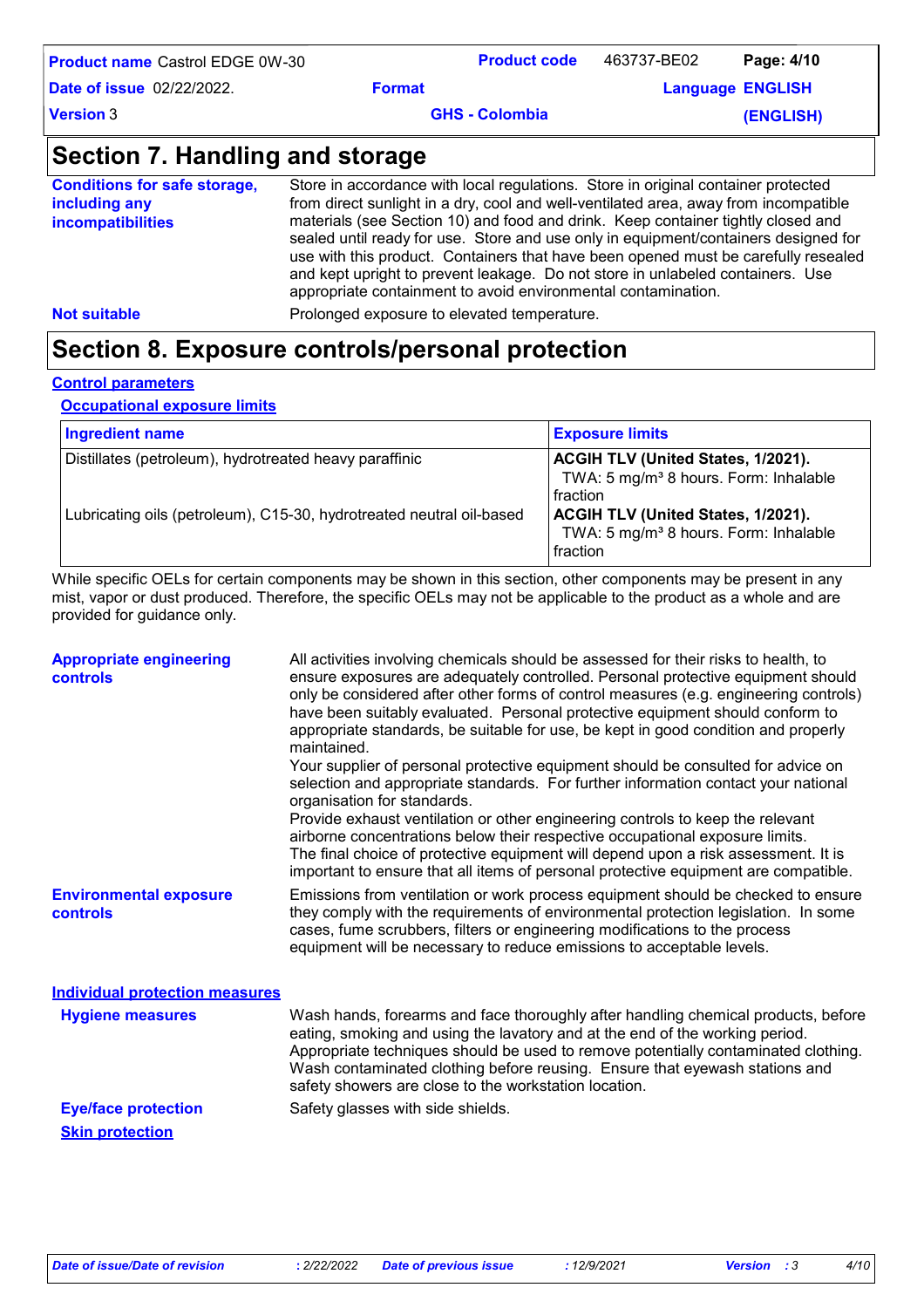| <b>Product name Castrol EDGE 0W-30</b>           |                                                                                                                                                                                                                                                                                                                                                                                                                                                                                                                                                                                                                                                                                                                                                                                                 | <b>Product code</b>   | 463737-BE02 | Page: 5/10              |
|--------------------------------------------------|-------------------------------------------------------------------------------------------------------------------------------------------------------------------------------------------------------------------------------------------------------------------------------------------------------------------------------------------------------------------------------------------------------------------------------------------------------------------------------------------------------------------------------------------------------------------------------------------------------------------------------------------------------------------------------------------------------------------------------------------------------------------------------------------------|-----------------------|-------------|-------------------------|
| <b>Date of issue 02/22/2022.</b>                 | <b>Format</b>                                                                                                                                                                                                                                                                                                                                                                                                                                                                                                                                                                                                                                                                                                                                                                                   |                       |             | <b>Language ENGLISH</b> |
| <b>Version 3</b>                                 |                                                                                                                                                                                                                                                                                                                                                                                                                                                                                                                                                                                                                                                                                                                                                                                                 | <b>GHS - Colombia</b> |             | (ENGLISH)               |
| Section 8. Exposure controls/personal protection |                                                                                                                                                                                                                                                                                                                                                                                                                                                                                                                                                                                                                                                                                                                                                                                                 |                       |             |                         |
| <b>Hand protection</b>                           | Wear protective gloves if prolonged or repeated contact is likely. Wear chemical<br>resistant gloves. Recommended: Nitrile gloves. The correct choice of protective<br>gloves depends upon the chemicals being handled, the conditions of work and use,<br>and the condition of the gloves (even the best chemically resistant glove will break<br>down after repeated chemical exposures). Most gloves provide only a short time of<br>protection before they must be discarded and replaced. Because specific work<br>environments and material handling practices vary, safety procedures should be<br>developed for each intended application. Gloves should therefore be chosen in<br>consultation with the supplier/manufacturer and with a full assessment of the<br>working conditions. |                       |             |                         |
| <b>Body protection</b>                           | Use of protective clothing is good industrial practice.<br>Personal protective equipment for the body should be selected based on the task<br>being performed and the risks involved and should be approved by a specialist<br>before handling this product.<br>Cotton or polyester/cotton overalls will only provide protection against light<br>superficial contamination that will not soak through to the skin. Overalls should be<br>laundered on a regular basis. When the risk of skin exposure is high (e.g. when                                                                                                                                                                                                                                                                       |                       |             |                         |

## **Section 9. Physical and chemical properties and safety characteristics**

The conditions of measurement of all properties are at standard temperature and pressure unless otherwise indicated.

In case of insufficient ventilation, wear suitable respiratory equipment.

and/or impervious chemical suits and boots will be required.

approved by a specialist before handling this product.

**Other skin protection** Appropriate footwear and any additional skin protection measures should be

The correct choice of respiratory protection depends upon the chemicals being handled, the conditions of work and use, and the condition of the respiratory equipment. Safety procedures should be developed for each intended application. Respiratory protection equipment should therefore be chosen in consultation with the supplier/manufacturer and with a full assessment of the working conditions.

selected based on the task being performed and the risks involved and should be

cleaning up spillages or if there is a risk of splashing) then chemical resistant aprons

#### **Appearance**

**Respiratory protection**

| <b>Physical state</b>                                             | Liquid.                                      |
|-------------------------------------------------------------------|----------------------------------------------|
| <b>Color</b>                                                      | Amber. [Light]                               |
| <b>Odor</b>                                                       | Not available.                               |
| <b>Odor threshold</b>                                             | Not available.                               |
| рH                                                                | Not applicable.                              |
| <b>Melting point/freezing point</b>                               | Not available.                               |
| <b>Boiling point, initial boiling</b><br>point, and boiling range | Not available.                               |
| <b>Drop Point</b>                                                 | Not available.                               |
| <b>Pour point</b>                                                 | -45 °C                                       |
| <b>Flash point</b>                                                | Closed cup: 201°C (393.8°F) [Pensky-Martens] |
| <b>Evaporation rate</b>                                           | Not available.                               |
| Lower and upper explosion<br>limit/flammability limit             | Not available.                               |
| <b>Vapor pressure</b>                                             |                                              |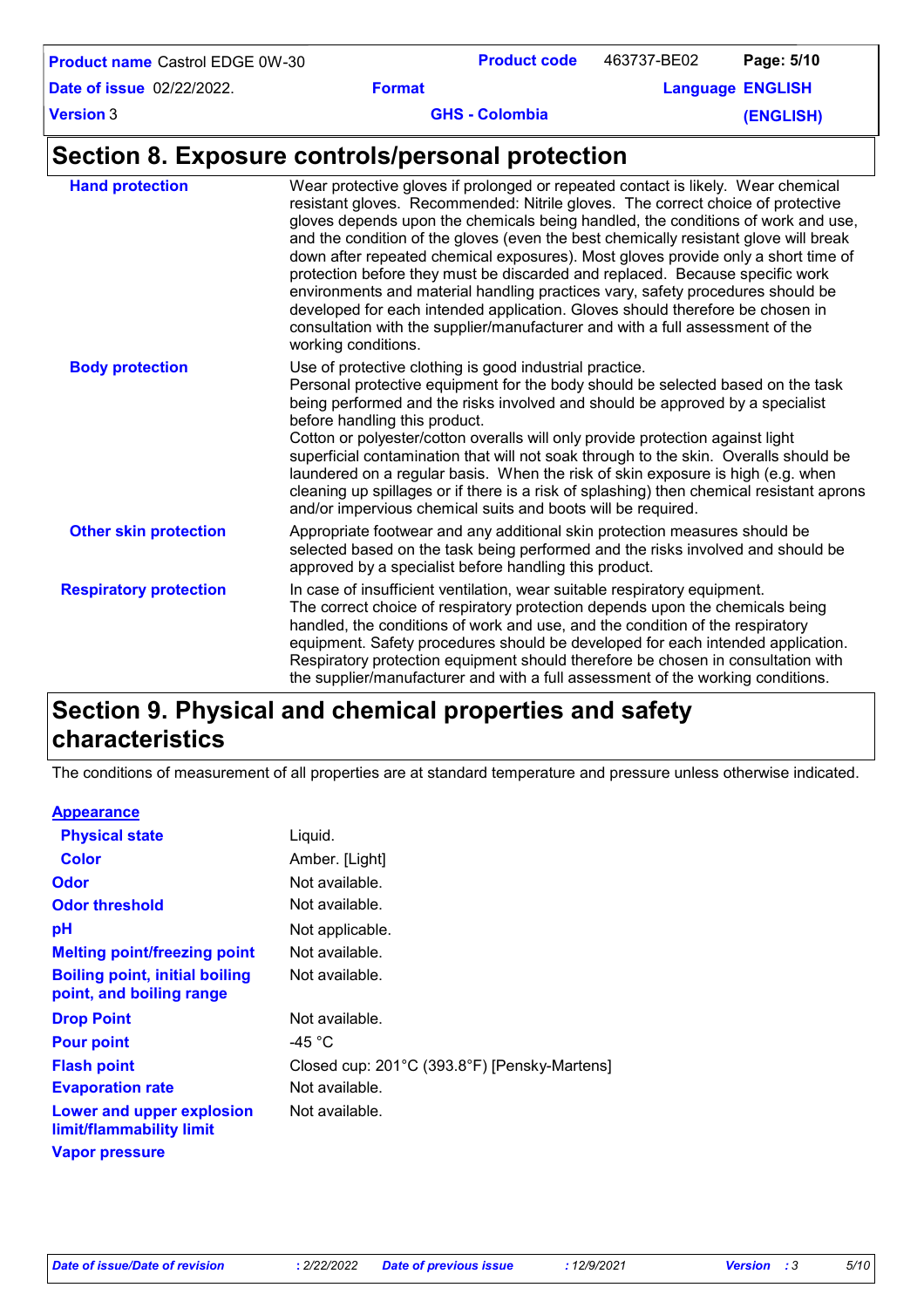| <b>Product code</b> | 463737-BE02 | Page: 6/10 |  |
|---------------------|-------------|------------|--|
|                     |             |            |  |

**Date of issue** 02/22/2022.

463737-BE02

**Example 2 Example 2 Englisher Language** ENGLISH

**Version** 3

**GHS - Colombia** 

**(ENGLISH)**

## **Section 9. Physical and chemical properties and safety characteristics**

|                                                                |                                                                                                                                              |        | Vapor Pressure at 20°C |                          |                | Vapor pressure at 50°C |               |
|----------------------------------------------------------------|----------------------------------------------------------------------------------------------------------------------------------------------|--------|------------------------|--------------------------|----------------|------------------------|---------------|
|                                                                | <b>Ingredient name</b>                                                                                                                       | mm Hg  | kPa                    | <b>Method</b>            | mm<br>Hg       | kPa                    | <b>Method</b> |
|                                                                | Distillates (petroleum),<br>hydrotreated heavy<br>paraffinic                                                                                 | 0.08   | < 0.011                | <b>ASTM D 5191</b>       |                |                        |               |
|                                                                | Dec-1-ene,<br>homopolymer,<br>hydrogenated Dec-<br>1-ene, oligomers,<br>hydrogenated                                                         | 0      | 0                      | <b>ASTM E</b><br>1194-87 |                |                        |               |
|                                                                | Lubricating oils<br>(petroleum), C15-30,<br>hydrotreated neutral oil-<br>based                                                               | 0.08   | <0.011                 | <b>ASTM D 5191</b>       |                |                        |               |
|                                                                | Lubricating oils<br>(petroleum), C20-50,<br>hydrotreated neutral oil-<br>based                                                               | <0.08  | <0.011                 | <b>ASTM D 5191</b>       |                |                        |               |
|                                                                | bis(nonylphenyl)amine                                                                                                                        | < 0.01 | <0.0013                | EU A.4                   | 0              | 0                      | EU A.4        |
| <b>Relative vapor density</b>                                  | Not available.                                                                                                                               |        |                        |                          |                |                        |               |
| <b>Relative density</b>                                        | Not available.                                                                                                                               |        |                        |                          |                |                        |               |
| <b>Density</b>                                                 | <1000 kg/m <sup>3</sup> (<1 g/cm <sup>3</sup> ) at 15°C                                                                                      |        |                        |                          |                |                        |               |
| <b>Solubility</b>                                              | insoluble in water.                                                                                                                          |        |                        |                          |                |                        |               |
| <b>Solubility in water</b>                                     | Not available.                                                                                                                               |        |                        |                          |                |                        |               |
| <b>Partition coefficient: n-</b><br>octanol/water              | Not applicable.                                                                                                                              |        |                        |                          |                |                        |               |
| <b>Auto-ignition temperature</b>                               | <b>Ingredient name</b>                                                                                                                       |        | $\rm ^{\circ}C$        | $\mathsf{P}$             |                | <b>Method</b>          |               |
|                                                                | Dec-1-ene, homopolymer,<br>hydrogenated Dec-1-ene, oligomers,<br>hydrogenated                                                                |        | 343 to 369             |                          | 649.4 to 696.2 | <b>ASTM D 2159</b>     |               |
|                                                                | Dec-1-ene, homopolymer,<br>hydrogenated Dec-1-ene, oligomers,<br>hydrogenated                                                                |        | 343 to 369             |                          | 649.4 to 696.2 | <b>ASTM D 2159</b>     |               |
|                                                                | bis(nonylphenyl)amine                                                                                                                        |        | 440                    | 824                      |                | <b>EU A.15</b>         |               |
| <b>Decomposition temperature</b>                               | Not available.                                                                                                                               |        |                        |                          |                |                        |               |
| <b>Viscosity</b>                                               | Kinematic: 68.1 mm <sup>2</sup> /s (68.1 cSt) at 40 $^{\circ}$ C<br>Kinematic: 12.1 to 12.44 mm <sup>2</sup> /s (12.1 to 12.44 cSt) at 100°C |        |                        |                          |                |                        |               |
| <b>Particle characteristics</b><br><b>Median particle size</b> | Not applicable.                                                                                                                              |        |                        |                          |                |                        |               |
| <b>Section 10. Stability and reactivity</b>                    |                                                                                                                                              |        |                        |                          |                |                        |               |
| <b>Reactivity</b>                                              | No specific test data available for this product. Refer to Conditions to avoid and<br>Incompatible materials for additional information.     |        |                        |                          |                |                        |               |

**Chemical stability** The product is stable.

**Possibility of hazardous reactions** Under normal conditions of storage and use, hazardous reactions will not occur. Under normal conditions of storage and use, hazardous polymerization will not occur.

*Date of issue/Date of revision* **:** *2/22/2022 Date of previous issue : 12/9/2021 Version : 3 6/10*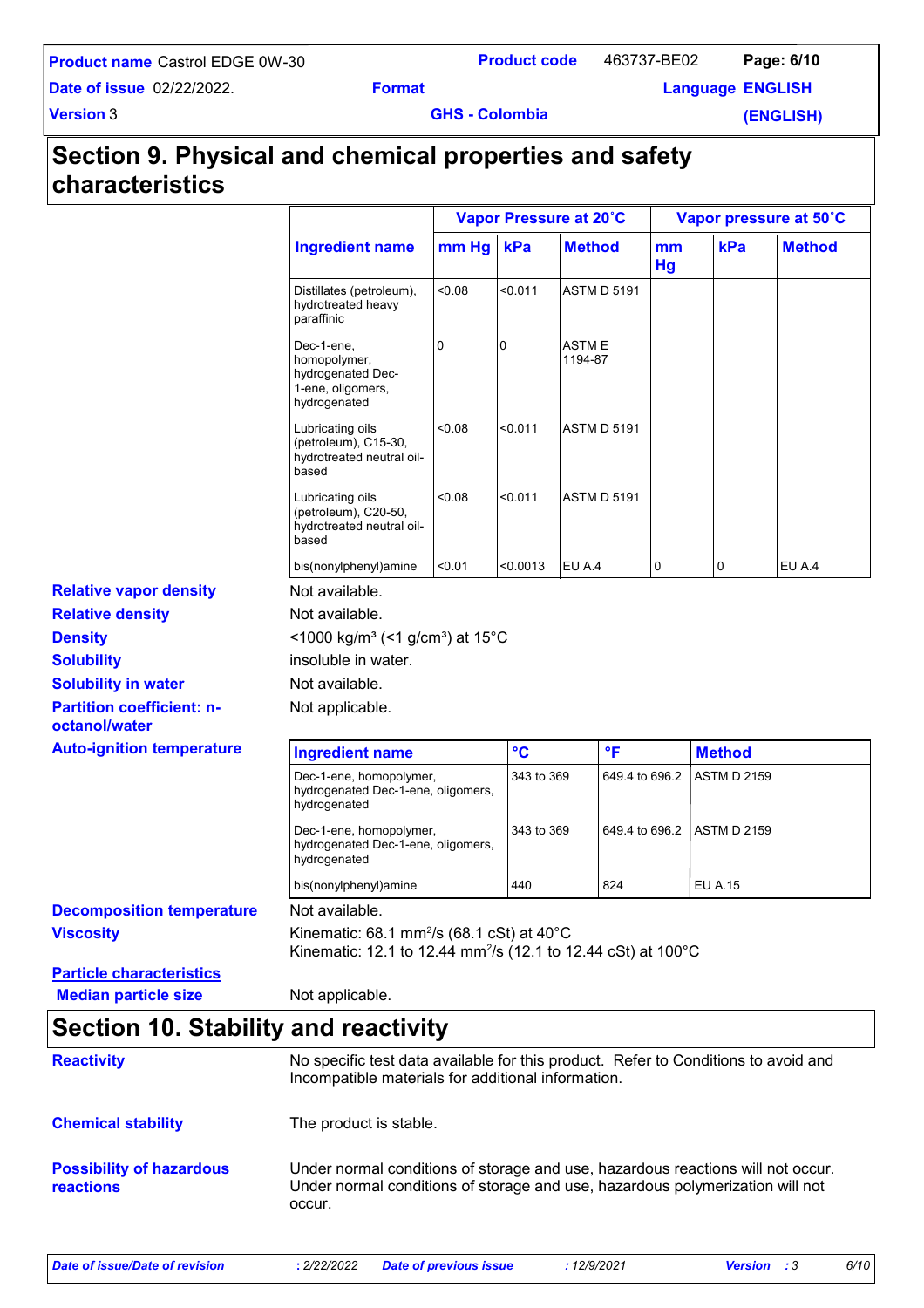| <b>Product name Castrol EDGE 0W-30</b> |                                                                             | <b>Product code</b> | 463737-BE02 | Page: 7/10              |
|----------------------------------------|-----------------------------------------------------------------------------|---------------------|-------------|-------------------------|
| <b>Date of issue 02/22/2022.</b>       | <b>Format</b>                                                               |                     |             | <b>Language ENGLISH</b> |
| Version 3                              | <b>GHS - Colombia</b>                                                       |                     | (ENGLISH)   |                         |
| Section 10. Stability and reactivity   |                                                                             |                     |             |                         |
| <b>Conditions to avoid</b>             | Avoid all possible sources of ignition (spark or flame).                    |                     |             |                         |
| <b>Incompatible materials</b>          | Reactive or incompatible with the following materials: oxidizing materials. |                     |             |                         |

| <b>Hazardous decomposition</b> | Under normal conditions of storage and use, hazardous decomposition products |
|--------------------------------|------------------------------------------------------------------------------|
| <b>products</b>                | should not be produced.                                                      |
|                                |                                                                              |

### **Section 11. Toxicological information**

#### **Information on toxicological effects**

#### **Aspiration hazard**

#### **Name Result** Distillates (petroleum), hydrotreated heavy paraffinic **ASPIRATION HAZARD** - Category 1 Dec-1-ene, homopolymer, hydrogenated Dec-1-ene, oligomers, hydrogenated ASPIRATION HAZARD - Category 1 Lubricating oils (petroleum), C15-30, hydrotreated neutral oil-based ASPIRATION HAZARD - Category 1 Lubricating oils (petroleum), C20-50, hydrotreated neutral oil-based ASPIRATION HAZARD - Category 1

| <b>Information on the likely</b><br>routes of exposure | Routes of entry anticipated: Dermal, Inhalation.              |
|--------------------------------------------------------|---------------------------------------------------------------|
| <b>Potential acute health effects</b>                  |                                                               |
| <b>Eye contact</b>                                     | No known significant effects or critical hazards.             |
| <b>Skin contact</b>                                    | Defatting to the skin. May cause skin dryness and irritation. |

| <b>Skin contact</b> | Defatting to the skin. May cause skin dryness and irritation.                                                       |
|---------------------|---------------------------------------------------------------------------------------------------------------------|
| <b>Inhalation</b>   | Exposure to decomposition products may cause a health hazard. Serious effects<br>may be delayed following exposure. |
| Ingestion           | No known significant effects or critical hazards.                                                                   |

#### **Symptoms related to the physical, chemical and toxicological characteristics**

| Eye contact         | No specific data.                                                                |
|---------------------|----------------------------------------------------------------------------------|
| <b>Skin contact</b> | Adverse symptoms may include the following:<br>irritation<br>dryness<br>cracking |
| <b>Inhalation</b>   | No specific data.                                                                |
| <b>Ingestion</b>    | No specific data.                                                                |

#### USED ENGINE OILS Combustion products resulting from the operation of internal combustion engines **General Potential chronic health effects Delayed and immediate effects and also chronic effects from short and long term exposure Inhalation Ingestion Skin contact Eye contact** Overexposure to the inhalation of airborne droplets or aerosols may cause irritation of the respiratory tract. Ingestion of large quantities may cause nausea and diarrhea. Prolonged or repeated contact can defat the skin and lead to irritation and/or dermatitis. Potential risk of transient stinging or redness if accidental eye contact occurs.

|                 | contaminate engine oils during use. Used engine oil may contain hazardous           |
|-----------------|-------------------------------------------------------------------------------------|
|                 | components which have the potential to cause skin cancer. Frequent or prolonged     |
|                 | contact with all types and makes of used engine oil must therefore be avoided and a |
|                 | high standard of personal hygiene maintained.                                       |
| Carcinogenicity | No known significant effects or critical hazards                                    |

| Date of issue/Date of revision |  | : 2/22/2022 Date of previous issue | : 12/9/2021 | <b>Version</b> : 3 |  | 7/10 |  |
|--------------------------------|--|------------------------------------|-------------|--------------------|--|------|--|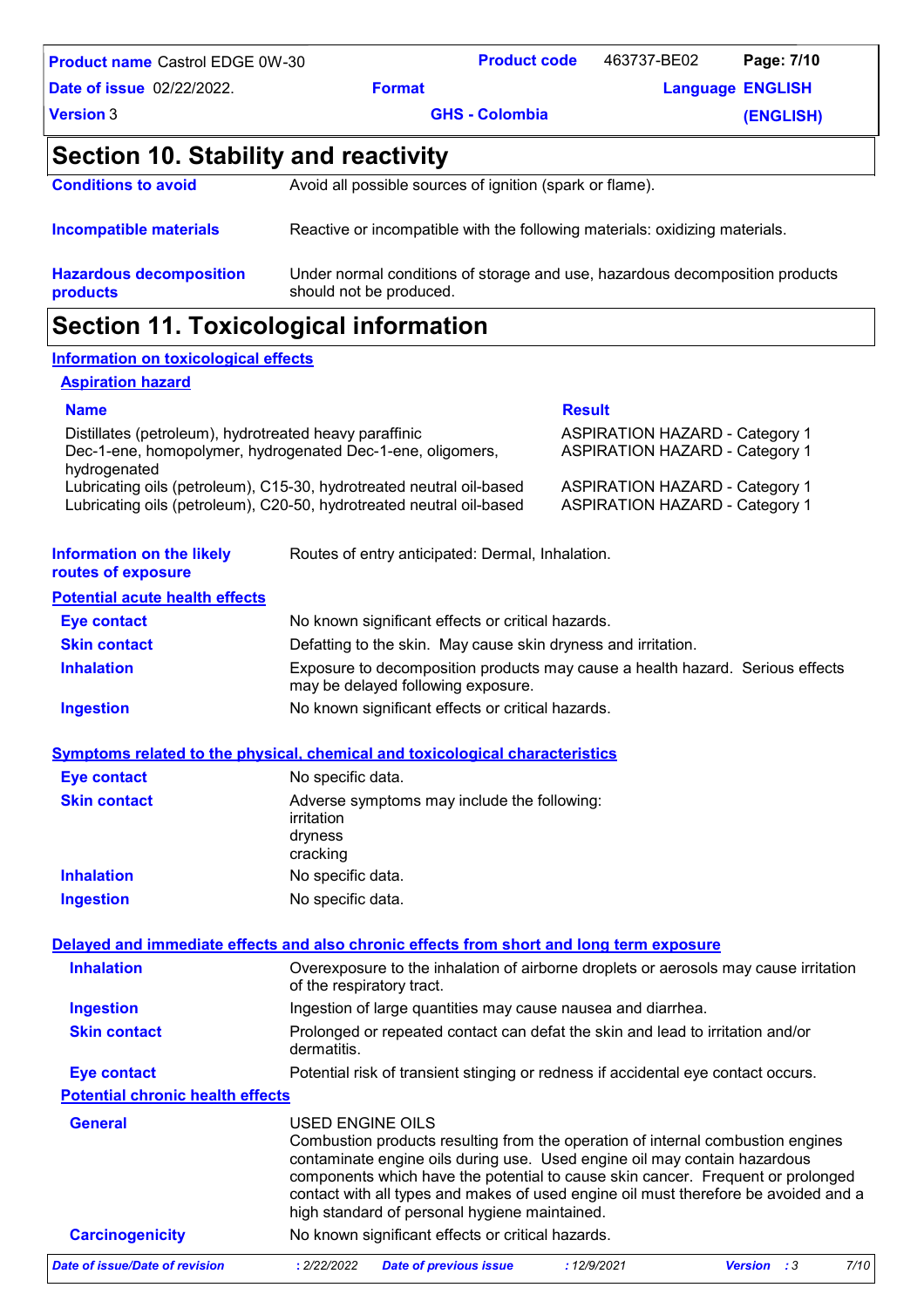| Product name Castrol EDGE 0W-30 |               | <b>Product code</b>   | 463737-BE02 | Page: 8/10              |
|---------------------------------|---------------|-----------------------|-------------|-------------------------|
| Date of issue 02/22/2022.       | <b>Format</b> |                       |             | <b>Language ENGLISH</b> |
| $\sf{\small\bf Version}$ 3      |               | <b>GHS - Colombia</b> |             | (ENGLISH)               |
|                                 |               |                       |             |                         |

### **Section 11. Toxicological information**

| <b>Mutagenicity</b>          | No known significant effects or critical hazards. |
|------------------------------|---------------------------------------------------|
| <b>Developmental effects</b> | No known significant effects or critical hazards. |
| <b>Fertility effects</b>     | No known significant effects or critical hazards. |

## **Section 12. Ecological information**

**Environmental effects** No known significant effects or critical hazards.

#### **Toxicity**

No testing has been performed by the manufacturer.

#### **Persistence and degradability**

Partially biodegradable.

#### **Bioaccumulative potential**

This product is not expected to bioaccumulate through food chains in the environment.

| <b>Mobility in soil</b>                                 |                                                                                                                           |
|---------------------------------------------------------|---------------------------------------------------------------------------------------------------------------------------|
| <b>Soil/water partition</b><br><b>coefficient (Koc)</b> | Not available.                                                                                                            |
| <b>Mobility</b>                                         | Spillages may penetrate the soil causing ground water contamination.                                                      |
| <b>Other adverse effects</b>                            | No known significant effects or critical hazards.                                                                         |
| <b>Other ecological information</b>                     | Spills may form a film on water surfaces causing physical damage to organisms.<br>Oxygen transfer could also be impaired. |

## **Section 13. Disposal considerations**

The generation of waste should be avoided or minimized wherever possible. Significant quantities of waste product residues should not be disposed of via the foul sewer but processed in a suitable effluent treatment plant. Dispose of surplus and non-recyclable products via a licensed waste disposal contractor. Disposal of this product, solutions and any by-products should at all times comply with the requirements of environmental protection and waste disposal legislation and any regional local authority requirements. Waste packaging should be recycled. Incineration or landfill should only be considered when recycling is not feasible. This material and its container must be disposed of in a safe way. Empty containers or liners may retain some product residues. Avoid dispersal of spilled material and runoff and contact with soil, waterways, drains and sewers. **Disposal methods**

## **Section 14. Transport information**

|                                   | <b>ADR/RID</b>           | <b>ADN</b>                    | <b>IMDG</b>              | <b>IATA</b>                     |
|-----------------------------------|--------------------------|-------------------------------|--------------------------|---------------------------------|
| <b>UN</b> number                  | Not regulated.           | Not regulated.                | Not regulated.           | Not regulated.                  |
| <b>UN proper shipping</b><br>name | $\overline{\phantom{a}}$ |                               | $\overline{\phantom{0}}$ |                                 |
|                                   |                          |                               |                          |                                 |
| Date of issue/Date of revision    | : 2/22/2022              | <b>Date of previous issue</b> | : 12/9/2021              | 8/10<br><b>Version</b><br>- : 3 |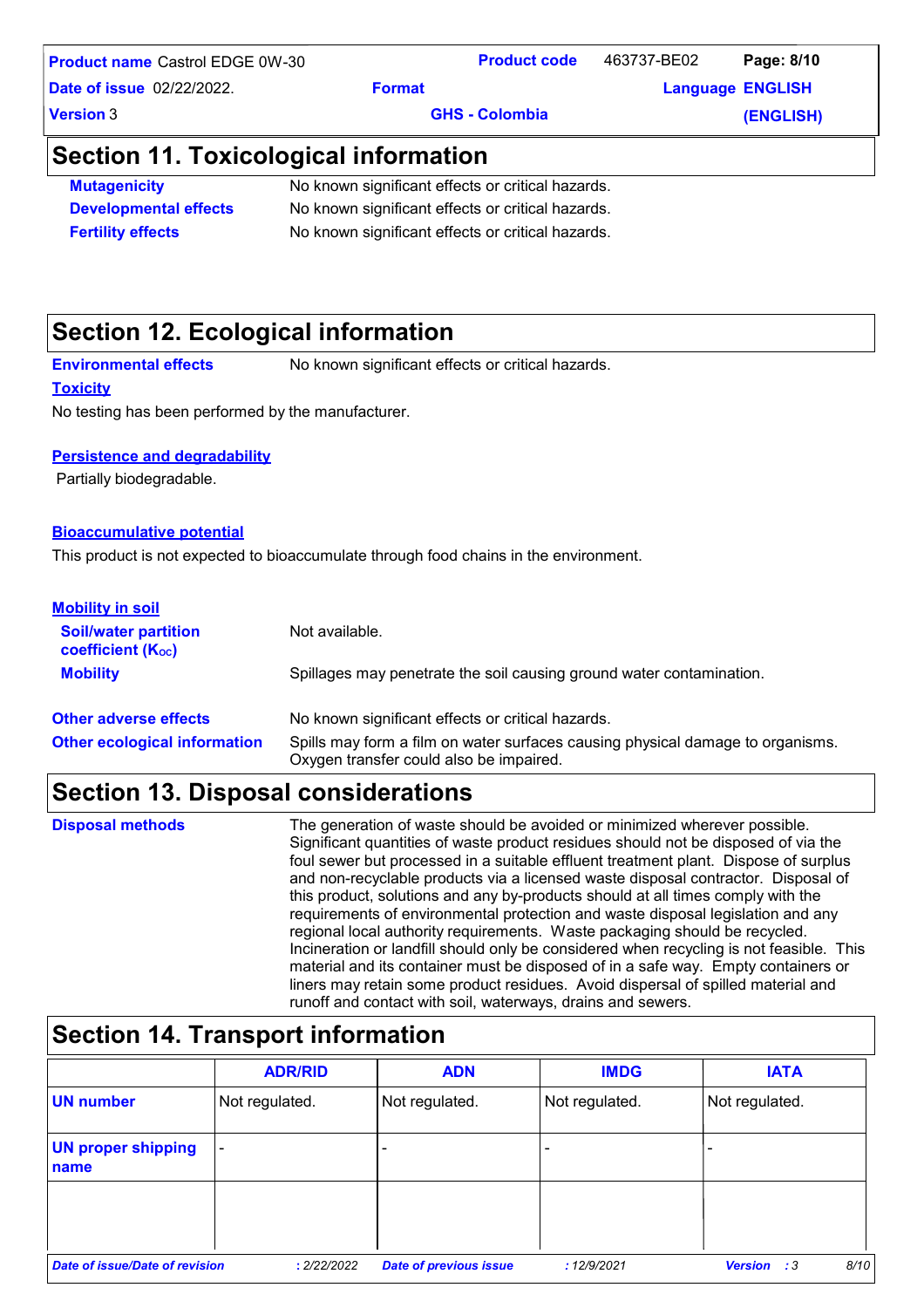| <b>Product name Castrol EDGE 0W-30</b><br><b>Date of issue 02/22/2022.</b> |     |               | <b>Product code</b>   | 463737-BE02 | Page: 9/10              |
|----------------------------------------------------------------------------|-----|---------------|-----------------------|-------------|-------------------------|
|                                                                            |     | <b>Format</b> |                       |             | <b>Language ENGLISH</b> |
| <b>Version 3</b>                                                           |     |               | <b>GHS - Colombia</b> |             | (ENGLISH)               |
| <b>Section 14. Transport information</b>                                   |     |               |                       |             |                         |
| <b>Transport hazard</b><br>class(es)                                       |     |               |                       |             |                         |
| <b>Packing group</b>                                                       |     |               |                       |             |                         |
| <b>Environmental</b><br>hazards                                            | No. | No.           | No.                   |             | No.                     |
| <b>Additional</b><br>information                                           |     |               |                       |             |                         |

#### **Special precautions for user** Not available.

#### **Transport in bulk according to IMO instruments** Not available.

## **Section 15. Regulatory information**

| <b>International regulations</b>                                |                                                                                                                                |
|-----------------------------------------------------------------|--------------------------------------------------------------------------------------------------------------------------------|
| <b>Montreal Protocol</b>                                        |                                                                                                                                |
| Not listed.                                                     |                                                                                                                                |
|                                                                 | <b>Stockholm Convention on Persistent Organic Pollutants</b>                                                                   |
| Not listed.                                                     |                                                                                                                                |
|                                                                 |                                                                                                                                |
|                                                                 | <b>Rotterdam Convention on Prior Informed Consent (PIC)</b>                                                                    |
| Not listed.                                                     |                                                                                                                                |
| <b>Other regulations</b>                                        |                                                                                                                                |
| <b>Australia inventory (AIIC)</b>                               | At least one component is not listed.                                                                                          |
| <b>Canada inventory</b>                                         | At least one component is not listed in DSL but all such components are listed in<br>NDSL.                                     |
| <b>China inventory (IECSC)</b>                                  | At least one component is not listed.                                                                                          |
| <b>Japan inventory (CSCL)</b>                                   | At least one component is not listed.                                                                                          |
| <b>Korea inventory (KECI)</b>                                   | All components are listed or exempted.                                                                                         |
| <b>Philippines inventory</b><br>(PICCS)                         | At least one component is not listed.                                                                                          |
| <b>Taiwan Chemical</b><br><b>Substances Inventory</b><br>(TCSI) | All components are listed or exempted.                                                                                         |
| <b>United States inventory</b><br>(TSCA 8b)                     | All components are active or exempted.                                                                                         |
| <b>REACH Status</b>                                             | The company, as identified in Section 1, sells this product in the EU in compliance<br>with the current requirements of REACH. |